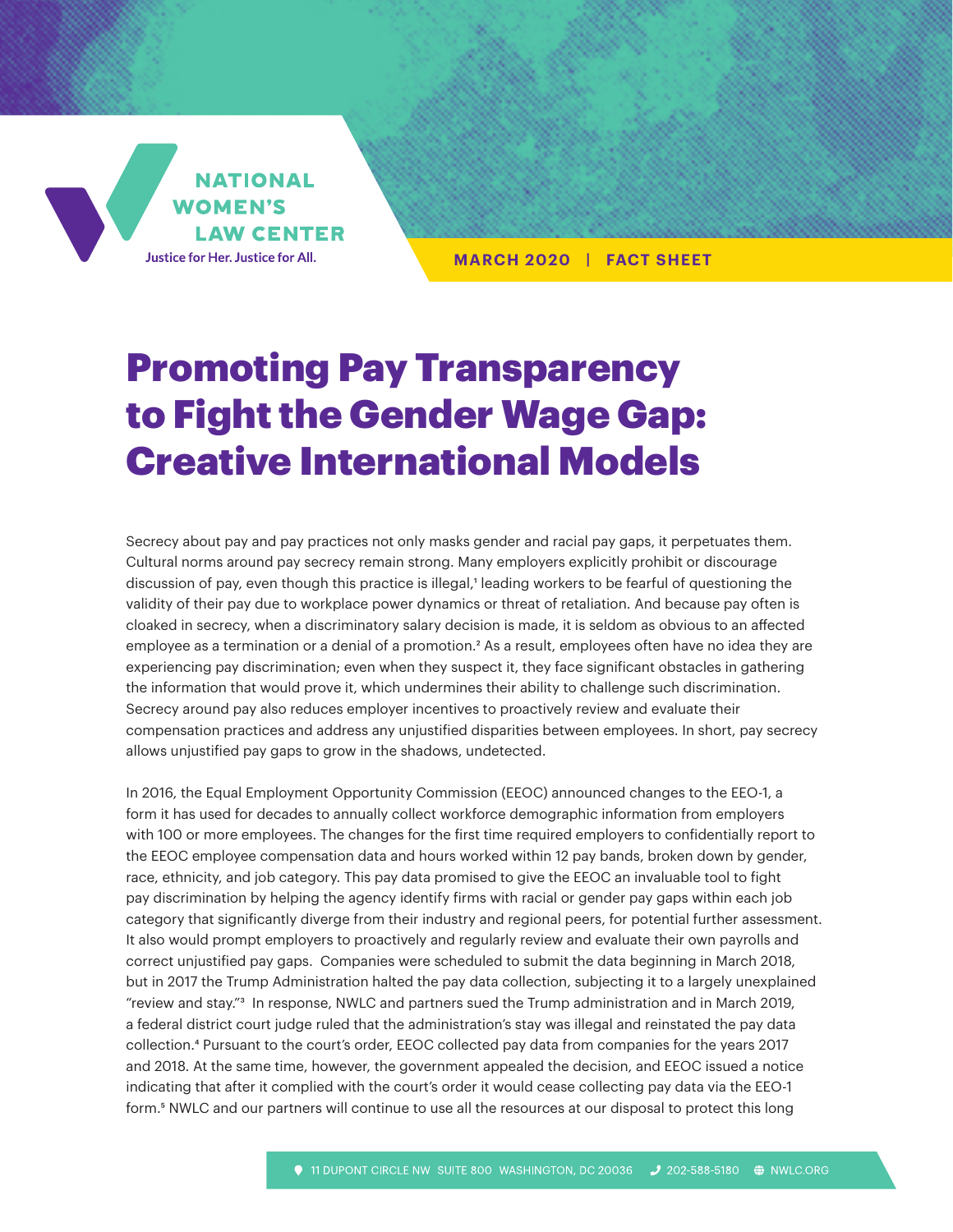and hard-fought victory for pay transparency at the federal level and will seek to ensure that the EEOC analyzes the pay data it has collected and uses this data to guide its pay discrimination enforcement work.

This win represents critical movement towards increased pay transparency in the United States.<sup>6</sup> Recent international efforts to require employers to report pay data or wage gaps, or to require employers to demonstrate pay equity, suggest creative approaches that can further inspire U.S. policy makers.

# **Iceland**

In January 2018, Iceland passed a new law requiring public and private employers to obtain an Equal Pay Certification once every three years, proving that they are paying women and men equally.<sup>7</sup> In order to obtain the certification, employers will need to show compliance with an equal pay management system called the "Equal Pay Standard."8 The standard is comprised of rules and guidelines to analyze pay structures within companies<sup>9</sup> and determine whether pay inequities exist between male and female employees. The Icelandic government will fine companies that fail to receive the certification.10 The standard was developed jointly by Iceland's unions, the Icelandic employers' confederation, and government officials.

The certification requirement will take effect in phases. The first group of employers – employers with 250 or more employees – was required to implement the standard by December 31, 2018. The final group – employers with at least 25 employees – must comply by December 31, 2021. State employers are on a different and faster timeline, however. All state ministries need to have undergone certification by December 31, 2018, and state institutions and companies owned by the state with 25 or more employees, need to have undergone certification by December 31, 2019.<sup>11</sup> Initial rollout of the standard has reportedly been slow-going. As of the end of 2019, of the 269 companies and institutions that were required to obtain the certification by that point, only 134 had done so.<sup>12</sup> The most recent numbers from the Icelandic Center for Gender Equality report that as of March 24, 2020, 176 entities have obtained the certification.13

# **United Kingdom**

As of 2018, England, Wales and Scotland require public and private employers with at least 250 employees to annually publish information designed to show whether there is a difference in the mean and median pay of their male and

female employees.14 Each covered employer must submit to the U.K.'s Equality and Human Rights Commission 1) the difference between the mean and median hourly rates of pay for male and female employees; 2) the difference between the mean and median bonus pay paid to male and female employees; 3) the proportions of male and female employees who were paid bonus pay; and 4) the proportions of male and female employees in pre-set pay bands by quartiles: lower, lower middle, upper middle and upper.15 Employers must publish their gender pay gap data and a written statement confirming that the published information is accurate and signed by "an appropriate person" as defined by type of employer on their public facing website, and report their data to the government through an online portal.16 The regulation defines "employee" for reporting purposes as a person with a contract of employment with the organization. However, it leaves out employees being paid at less than their usual rate, such as employees who are being paid at a portion of their usual salary while on maternity leave.

Since 2018 more than 10,000 companies have complied with the new regulation. Initial data from the first wave of reporting revealed that some large multinational companies, including U.S.-based companies with U.K. operations, such as Apple and JP Morgan, have significant gender gaps in pay.17 The second year of reporting also revealed significant gender pay gaps in companies across a variety of industries, and some companies reported an increase in the wage gap between male and female employees from 2018 to 2019.18

The data is publicly available and searchable on a U.K. government website,<sup>19</sup> and media organizations are also analyzing the data by employer, industry, and pay quartile and publishing the results, publicly revealing the companies with the largest disparities.<sup>20</sup> Some companies have also filed action plans along with their data, demonstrating that the national reporting requirement spurred companies to develop a plan to address disparities.<sup>21</sup> As required under law, companies are creating public-facing webpages with their data, and are also publicly acknowledging the importance of gender equality for the overall good of the workforce.<sup>22</sup>

However, the Equality and Human Rights Commission, the agency that enforces the regulation, lacks strong enforcement authority. A 2018 freedom of information request from The Guardian showed that no companies were fined after the first year of reporting, even though hundreds of companies did not accurately file their gender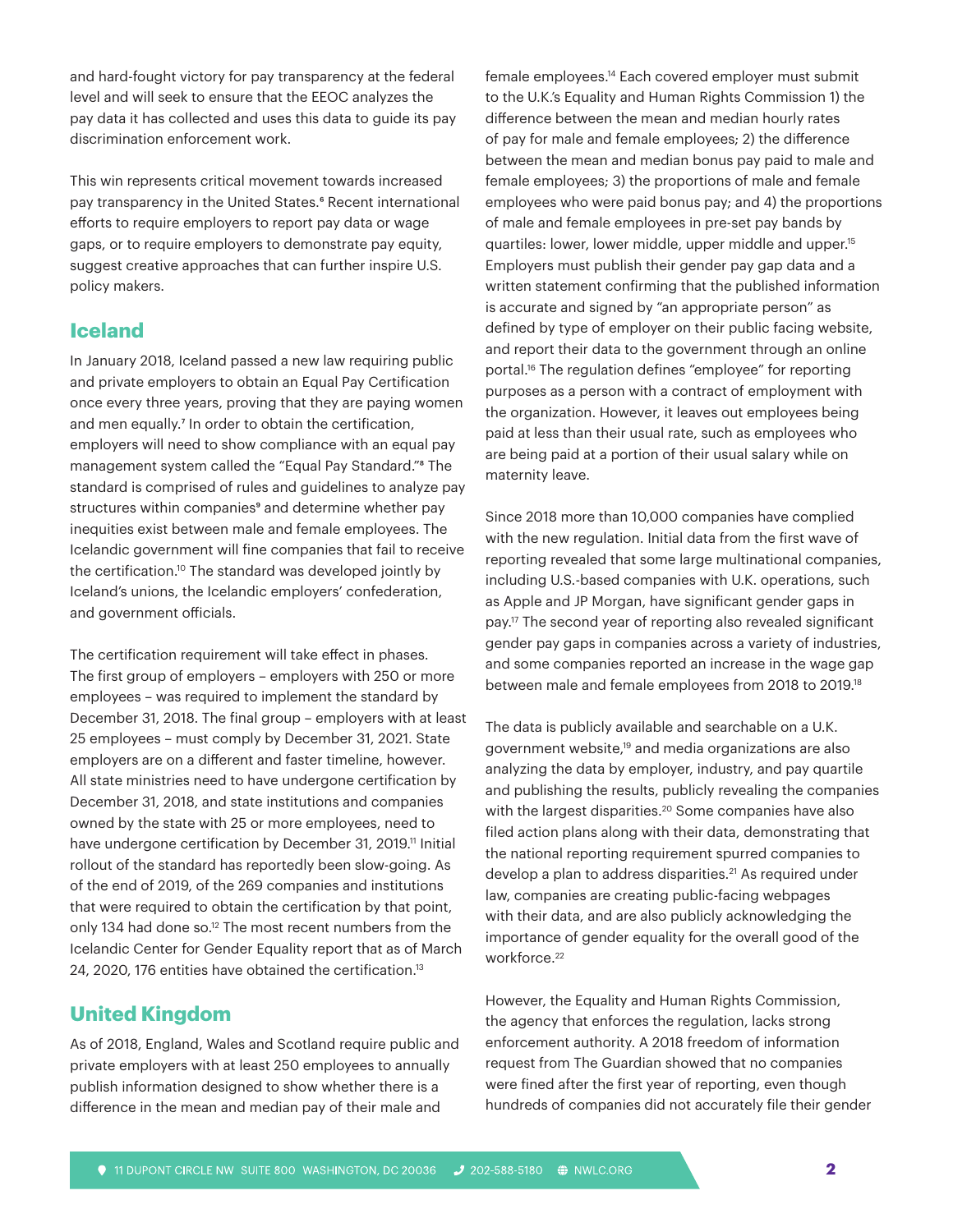pay gap figures on time. Instead, companies would only be fined if a case were to reach the courts.<sup>23</sup> As a result of this reporting, the Commission has since published a website detailing non-monetary enforcement actions it took against companies in both 2018 and 2019.<sup>24</sup>

#### **Australia**

In Australia, all private sector employers with 100 or more employees must annually report pay data to the Workplace Gender Equality Agency, a special agency created in 2012.25 Employers must report on: the gender composition of their workforce and governing bodies by occupational categories; compensation data, including base salary and total remuneration which includes base salary plus other payments; the availability and utility of workplace practices related to flexible working arrangements for employees with family or caregiving responsibilities; whether or not the employer has consulted with employees on gender equality issues at work; and any other matters specified by the agency, such as sex harassment and discrimination issues within the workplace.<sup>26</sup>

Reports detailing information other than pay are then made publicly available for each company. For pay data, the Agency maintains a website with aggregate pay data information showing pay gap percentage trends by industry.27 Individuals may also use the site to drill down into industry-specific information, and compare wage gap numbers and other data across multiple industries.28

As of 2016, three years after Australia's reporting requirement went into effect, 70 percent of Australian employers had policies in place to support workplace gender equality.29 The most recent progress report generated by the Workplace Gender Equality Agency shows that the gender pay gap has declined in most industries and across most manager and occupational categories between 2013-2018.30 However, the gap varies industry to industry, and continues to rise in some industries.<sup>31</sup>

#### **Austria**

Pursuant to Austria's Equal Treatment Act, every two years companies with 150 or more employees are required to produce reports including, among other measures, the number of women and men by occupational group and the average or median income of women and men by occupational group. The income reported includes benefits and bonuses.<sup>32</sup> These reports are shared with organizational "works councils" (bodies of elected workers who represent

the interests of fellow workers to management). Those councils may then use the information to better negotiate over working conditions and target opportunities for increasing gender equity.<sup>33</sup>

# **Belgium**

Belgium has a number of laws and policies in place to narrow the gender wage gap. Belgium requires companies to include differences in salaries between men and women in annual audits and reports.<sup>34</sup> In addition, in 2012 Belgium passed a law mandating that every two years, organizations with 50 or more employees must conduct a gender pay gap analysis. The analysis includes gender-segregated mean basic pay and allowances per employee category, job level, job evaluation class, seniority, and education level.<sup>35</sup> If this analysis shows that women's pay is lower than men's, the organization must produce an action plan to narrow the gap.36

#### **Germany**

As part of Germany's 2017 Transparency in Pay Act which went into effect in January 2018, employers with more than 500 employees who are required to publish a status report under the German Commercial Code are required to combine their status report with a public report detailing measures the company has taken to promote gender equality and achieve equal pay, along with the impact of any measures.<sup>37</sup> These reports have to be made every three to five years, depending on whether or not the employer is bound by a collective wage agreement.<sup>38</sup> Under the Transparency in Pay Act requirements, however, employers are not required to disclose company-wide pay data. The lack of an affirmative pay data reporting obligation weakens the overall usefulness of the reporting obligation in incentivizing employer self-evaluation and correction and improving the efficiency of government outreach and enforcement efforts.

In an effort to allow employees to more easily assess their pay in relation to their co-workers, employees in Germany working for employers with more than 200 employees may request information about the salaries of co-workers in similar positions. Specifically, the information is to include the average monthly gross salary of at least six co-workers of the opposite gender who perform similar work, as well as information about bonuses or other perks.<sup>39</sup> Initial surveys of both employee representatives and companies indicate that the implementation of these measures has been slow. One survey of employee representatives showed a minority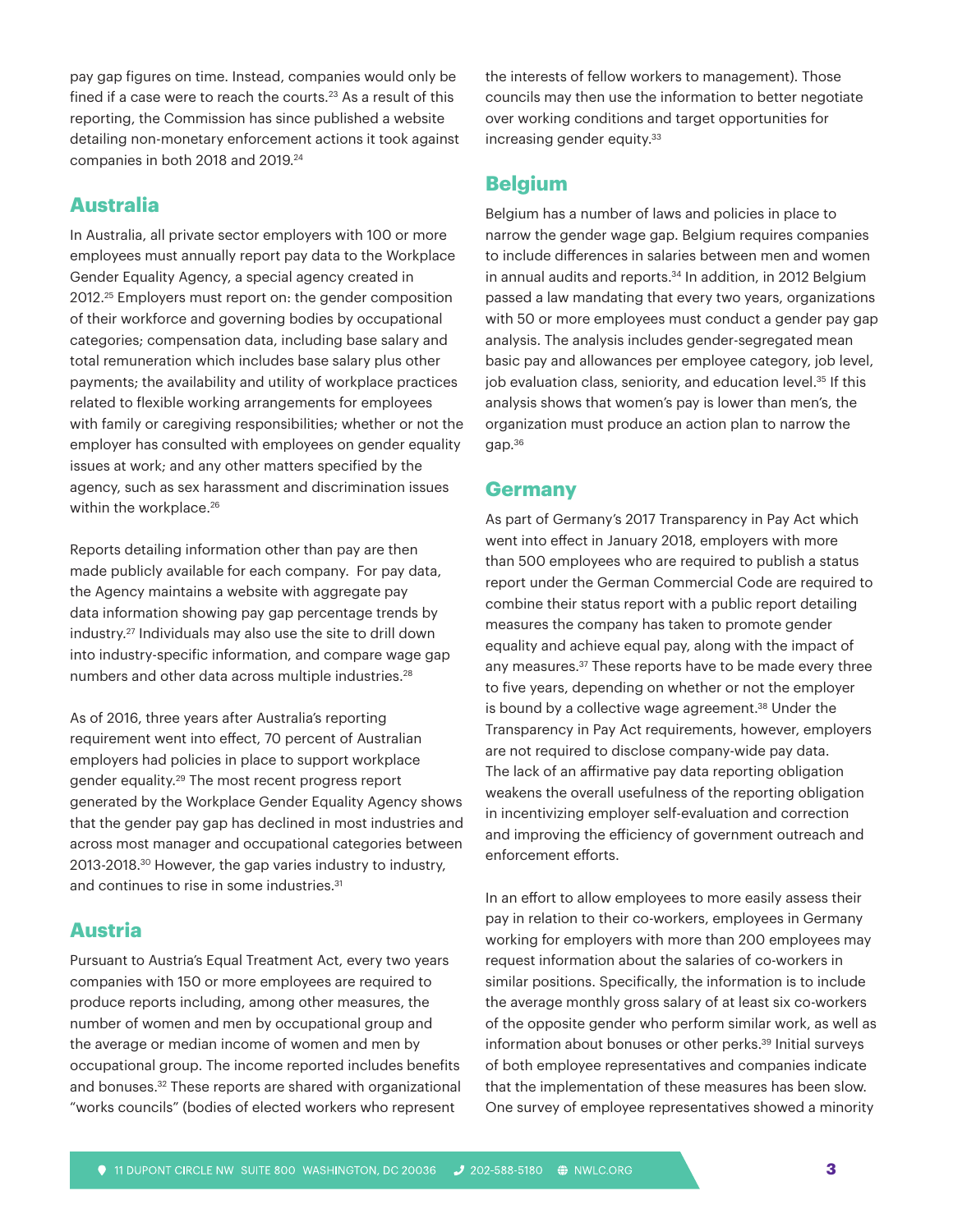of companies have begun to review their pay structures. Another survey of German companies showed that few individuals were inquiring about the pay of coworkers as of February 2019.40

### **Canada**

In 2018, Canada passed An Act to Establish a Proactive Pay Equity Regime with the Federal Public and Private Sectors, which becomes effective in 2020.<sup>41</sup> Under the Act, federally regulated public and private sector employers with at least 10 employees are required to examine their compensation practices and create pay equity plans to remedy the gender wage gaps in their workplaces.42 They will also be required to provide annual statements on their pay equity plans to the Pay Equity Commissioner.<sup>43</sup> To ensure that employers comply with the law, the Canadian government will introduce an administrative monetary penalty system for employers.44 The Canadian government has also established a federal Pay Equity Commissioner responsible for public education as well as the adjudication of disputes related to pay equity under the new act. In addition to the ability to issue monetary penalties for non-compliance, the Commissioner will have dedicated funding to initiate audits and conduct investigations.45

#### **France**

In September 2018, France enacted legislation, For the Freedom to Choose One's Professional Future, that requires companies with more than 50 employees to measure their gender pay gaps and to disclose the steps taken to remedy those gaps.<sup>46</sup> Using a tool released by the French government in November 2018, companies are required to measure their gender pay gaps based on a 100-point scale and to report their scores on their websites.<sup>47</sup> The pay analysis takes into account, among other factors, the pay gap between men and women, calculated on the basis of the average remuneration of women compared to men by age group and equivalent job category as well as the percentage of female employees with a pay increase in the year following their return from maternity leave.<sup>48</sup> When a company's results are below a certain level, the company will be required to propose "a catch-up" plan, which will be created in cooperation with unions operating in the workplace during negotiations regarding gender equality in the workplace.<sup>49</sup> If a company does not report its gender wage gaps or if it does not correct its gender wage gaps within three years, it may incur a financial penalty of up to one percent of the company's total payroll.<sup>50</sup> The legislation went into effect for companies employing over 250

employees in January 2019 and for companies employing over 50 employees in January 2020.<sup>51</sup> Initial reporting revealed an average score of 80, but companies were slow to comply with the reporting requirements with over half reporting late and with many initial reports showing companies scoring so low that they would be subject to the one percent fine unless they took corrective action within three years.<sup>52</sup>

# **Denmark**

Pursuant to Denmark's 2006 Act on Gender Specific Pay Statistics, which amended Denmark's Equal Pay Act, companies with at least 35 employees are required to annually disclose gender-specific pay statistics to the government.53 This provision is included in Denmark's 2008 Equal Pay Act.<sup>54</sup> Researchers recently examined wage statistics of Danish companies before and after the 2006 Act on Gender Specific Pay Statistics and found that from 2003 to 2008, the gender pay gap at mandatory reporting firms shrank seven percent, while the gap at control firms did not change.<sup>55</sup>

## **Sweden, Finland, and Norway**

Sweden, Finland and Norway expand transparency using a novel approach;<sup>56</sup> the government makes income tax information public for everyone who files taxes, enabling individuals to easily find out what their boss and coworkers, but also neighbors and friends are being paid.<sup>57</sup> This approach normalizes pay transparency across the population.

\* \* \*

In the United States, the gender wage gap has barely budged in over a decade and continues to shortchange women, with women of color hit hardest. International examples provide a roadmap for different levels of government across the country to enact systems to expose race and gender wage gaps. We must continue to take action to increase pay transparency, allowing employees, employee organizations and government agencies to uncover pernicious pay discrimination and prodding employers to engage in self-evaluation and self-correction. These measures will help close race and gender wage gaps once and for all.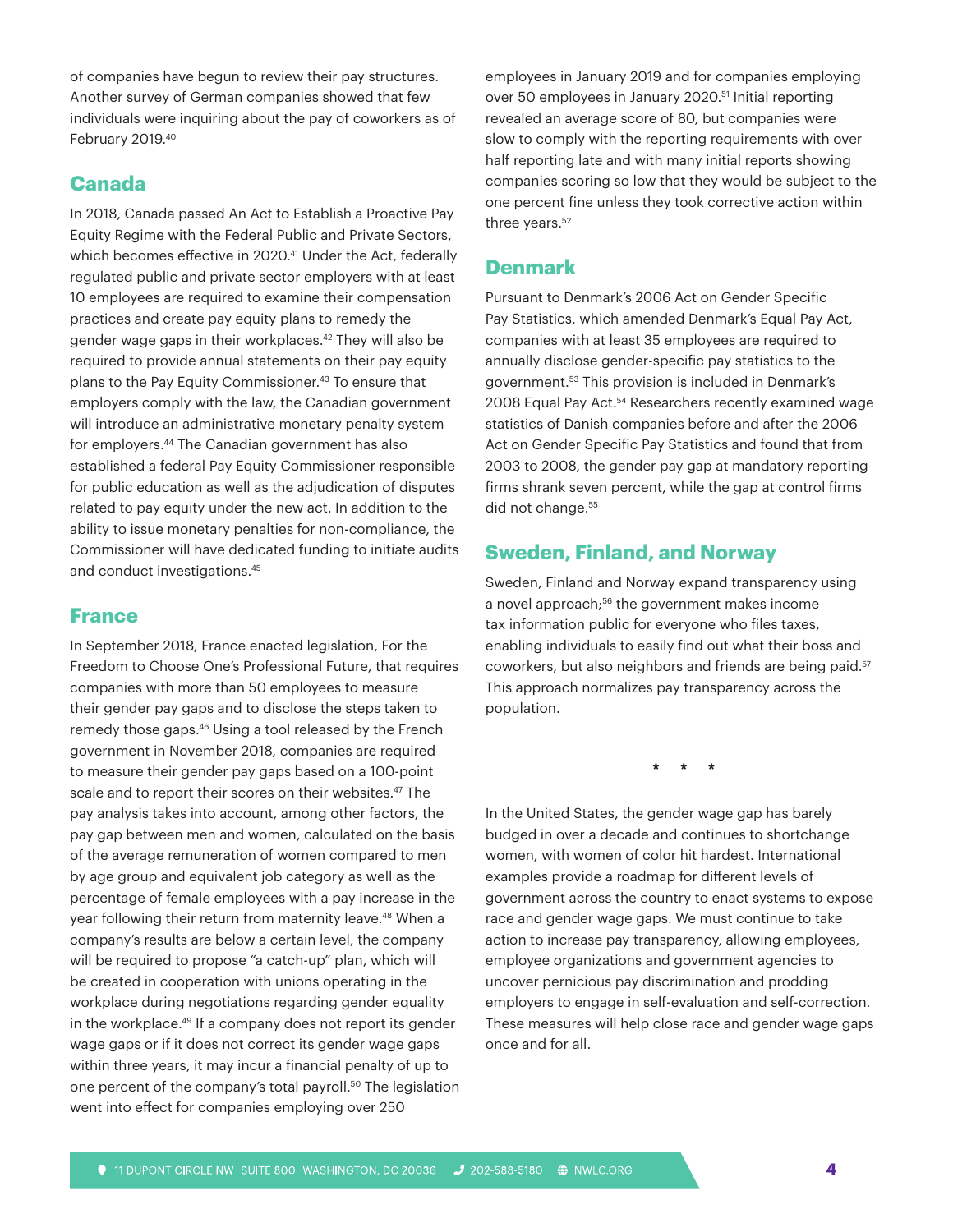- **1** National Women's Law Center, *Combating Punitive Pay Secrecy Policies* (February 2019) https://nwlc.org/wp-content/uploads/2019/02/Combating-Punitive-Pay-Secrecy-Policies.pdf.
- **2** As Justice Ginsburg has noted:

Pay disparities often occur, as they did in Ledbetter's case, in small increments; cause to suspect that discrimination is at work develops only over time. Comparative pay information, moreover, is often hidden from the employee's view. Employers may keep under wraps the pay differentials maintained among supervisors, no less the reasons for those differentials. Small initial discrepancies may not be seen as meet for a federal case, particularly when the employee, trying to succeed in a nontraditional environment, is averse to making waves. Pay disparities are thus significantly different from adverse actions "such as termination, failure to promote, …or refusal to hire," all involving fully communicated discrete acts, "easy to identify" as discriminatory.

*Ledbetter v. Goodyear Tire & Rubber Co.*, 550 U.S. 618, 645 (2007) (Ginsburg, J., dissenting).

- **3** Braden Campbell, *Civil Rights Groups Press OMB For Answers On EEO-1 Form*, Law360 (Mar. 22, 2018), https://www.law360.com/articles/1024991/civil-rights-groupspress-omb-for-answers-on-eeo-1-form; Pamela Wolf, *Lawsuit challenges rollback of revised EEO-1 report's pay data collection*, WOLTERS KLUWER, NEWS, http://www. employmentlawdaily.com/index.php/news/lawuit-challenges-rollback-of-revised-eeo-1-report-pay-data-collection/.
- **4** *Nat'l Women's L. Ctr. v. O.M.B., et al.*, 358 F.Supp.3d 66 (D.C. Cir. Mar. 4, 2019) *appeal filed* May 3, 2019, argued Jan. 24, 2020 (D.C. Cir.).
- **5** *Nat'l Women's L. Ctr. v. O.M.B., et al*., No. 19-5130 (D.C. Cir. May 3, 2019); U.S. Equal Employment Opportunity Comm'n, Notice of Information Collection Request For New Control Number For a Currently Approved Collection: Employer Information Report (EEO-1) Component 1; Revision of Existing Approval for EEO-1 Component 2, 84 Fed. Reg. 48138, n.9, 21 (Sept. 12, 2019).
- **6** An additional important transparency policy in the United States was enacted as part of the Dodd-Frank Act. Under the Act, publicly traded companies must disclose their "CEO Pay Ratio." This number is the CEO's total annual compensation, the total annual compensation of the median employee of the organization, and the ratio between the two. Deb Lifshey, The CEO Pay Ratio: Data and Perspectives from the 2018 Proxy Season, HARVARD LAW SCHOOL FORUM ON CORPORATE GOVERNANCE AND FINANCIAL Regulation (Oct. 14, 2018), https://corpgov.law.harvard.edu/2018/10/14/the-ceo-pay-ratio-data-and-perspectives-from-the-2018-proxy-season/.
- **7** Sarah David Heydemann, *Iceland's New Equal Pay Law is a Huge Deal But Let's Be Clear Why*, National Women's Law Center (Jan. 18, 2018), https://nwlc.org/blog/icelandsnew-equal-pay-law-is-a-huge-deal-but-lets-be-clear-why/.
- 8 *Equal Pay Standard*, Icelandic Women's Rights Association, http://kvenrettindafelag.is/resources/equal-pay-standard/.
- **9** *Looking for information about equal pay in Iceland? All about the Equal Pay Standard*, Icelandic Women's Rights Association (Apr. 1, 2018), http://kvenrettindafelag.is/2018/ looking-for-information-about-equal-pay-in-iceland-all-about-the-equal-pay-standard/.
- 10 Iceland hopes to get rid of the gender pay gap with a revolutionary new law, PRI's THE WORLD (Jan. 8, 2018), https://www.pri.org/stories/2018-01-08/iceland-hopes-get-ridgender-pay-gap-revolutionary-new-law.
- 11 *Looking for information about equal pay in Iceland? All about the Equal Pay Standard, IcELANDIC WOMEN'S RIGHTS Association, <i>supra* note 9.
- **12** Jelena Ćirić, *Slow Going to Implement Equal Pay Certification*, Iceland Review (Jan 2, 2020) https://www.icelandreview.com/business/slow-going-to-implement-equalpay-certification/.
- **13** Iceland Directorate of Equality, *Equal Pay Certification List of Certified Entities* (Mar. 24, 2020), https://www.jafnretti.is/is/vinnumarkadur/jofn-laun-og-jafnir-moguleikar/ listi-yfir-adila-sem-hlotid-hafa-vottun.
- **14** The Equality Act 2010 (Gender Pay Gap Information) Regulations 2017, 2017 No. 172, (U.K.) available at http://www.legislation.gov.uk/uksi/2017/172/pdfs/uksi\_20170172\_ en.pdf; *What is the Equality Act?*, Equality And Human Rights Commission (Oct. 30, 2017), https://www.equalityhumanrights.com/en/equality-act-2010/what-equality-act; https://www.gov.uk/government/news/gender-pay-gap-reporting.

**15** *Id*.

- **16** *Gender pay gap reporting: overview, When you must publish and report*, gov.uk (Dec. 1, 2017), https://www.gov.uk/guidance/gender-pay-gap-reporting-overview#whenyou-must-publish-and-report; *Gender pay gap reporting: what employers must publish*, GOV.UK (Feb. 22, 2017), https://www.gov.uk/guidance/gender-pay-gap-reportingwhat-employers-must-publish; *Gender pay gap reporting: overview*, gov.uk (Dec. 1, 2017), https://www.gov.uk/guidance/gender-pay-gap-reporting-overview#relevantemployer.
- 17 Sarah Butler, The UK companies reporting the biggest gender pay gaps, T<sub>HE</sub> Guardian (Apr. 5, 2018), https://www.theguardian.com/society/2018/apr/05/the-uk-companiesreporting-the-biggest-gender-pay-gaps.
- 18 Lucy Meakin and Hayley Warren. Second Year of U.K. Gender Pay Gap Reporting Indicates Little Has Changed So Far, BLOOMBERG (Apr. 5, 2019), https://www.bloomberg. com/graphics/2019-uk-gender-pay-gap/. Analyses of the pay quartile data demonstrate that in most companies, women are underrepresented in higher paying jobs and overrepresented in low paying jobs.
- **19** *Gender Pay Gap Service*,gov.uk (last visited June 7, 2018), https://gender-pay-gap.service.gov.uk/Viewing/search-results.
- **20***See* Aleksandra Wisniewska, et al., *Gender Pay Gap: women still short-changed in the UK*, Financial Times (Apr. 23, 2019), https://ig.ft.com/gender pay-gap-UK-2019/; Daniella McGuigan, *Gender Pay Gap Reporting—Happy Anniversary?*, NAT'L L. REV. (Apr. 5, 2019), https://www.natlawreview.com/article/gender-pay-gap-reportinghappy-anniversary; Lucy Meakin & Hayley Warren, Firms Are Reporting Their Gender Pay Gaps Even After The Deadline, BLoombers (Apr. 5, 2018), https://www.bloomberg. com/graphics/2018-uk-gender-pay-gap/uk-gender-pay-gap/.
- **21** Hannah Murphy, *UK pay data force companies to mind the gender gap*, Financial Times (Sept. 26, 2017), https://www.ft.com/content/dd21e03e-634a-11e7-8814- 0ac7eb84e5f1 (e.g., "After digging into its pay data, Virgin Money drew up several initiatives to improve gender balance generally in its highest ranks.").
- **22** See, e.g., J.P. Morgan, 2017 UK Gender Pay Gap Report 2017 (2017), https://www.jpmorgan.com/global/disclosures/gender-pay-gap-uk; McKinsey & Co., UK Gender Pay Gap report 2018 (2018), https://www.mckinsey.com/uk/our-people/uk-gender-pay-gap-report; Cisco, Cisco UK Gender Pay Gap Report (2018), https://www.cisco.com/c/ dam/en\_us/about/inclusion-collaboration/uk-gender-pay-gapreport.pdf.
- 23 Frances Perraudin, What is Gender Pay Gap Reporting and What Does It Mean?, The Guardan (Feb. 28, 2019), https://www.theguardian.com/society/2019/feb/28/what-isgender-pay-gap-reporting-and-what-does-it-mean.
- **24**Equality and Human Rights Commission, Gender pay gap: our enforcement action (last updated Dec. 10, 2019) https://www.equalityhumanrights.com/en/pay-gaps/ gender-pay-gap-our-enforcement-action.
- **25** *What is the gender pay gap?,* Australian Government, Workplace Gender Equality Agency (last visited June 6, 2018), https://www.wgea.gov.au/addressing-pay-equity/whatgender-pay-gap.
- **26***Reporting requirements*, Australian Government, Workplace Gender Equality Agency (last visited June 6, 2018), https://www.wgea.gov.au/about-legislation/reportingrequirements; Reference Guide, Guide to reporting under the Workplace Gender Equality Act 2012, Australian Government, Workplace Gender Equality Agency (February 2020), https://www.wgea.gov.au/sites/default/files/documents/WGEA-Reference-Guide-2020-v1.0.pdf.
- 27 Reporting requirements, Australian Government, Workplace Gender Equality Agency (last visited June 6, 2018), https://www.wgea.gov.au/about-legislation/reportingrequirements.
- **28***Public reports*, Australian Government, Workplace Gender Equality Agency (last visited June 6, 2018), https://www.wgea.gov.au/report/public-reports.
- **29***Progress Report 2014-16*, Australian Government, Workplace Gender Equality Agency (Feb. 28, 2017), https://www.wgea.gov.au/sites/default/files/documents/wgea-progressreport-to-minister.pdf; Jamie Smyth, *Gender pay reporting regime targets workplace inequality*, FINANCIAL TIMES (Apr. 3, 2017), https://www.ft.com/content/73721960- 1854-11e7-9c35-0dd2cb31823a.